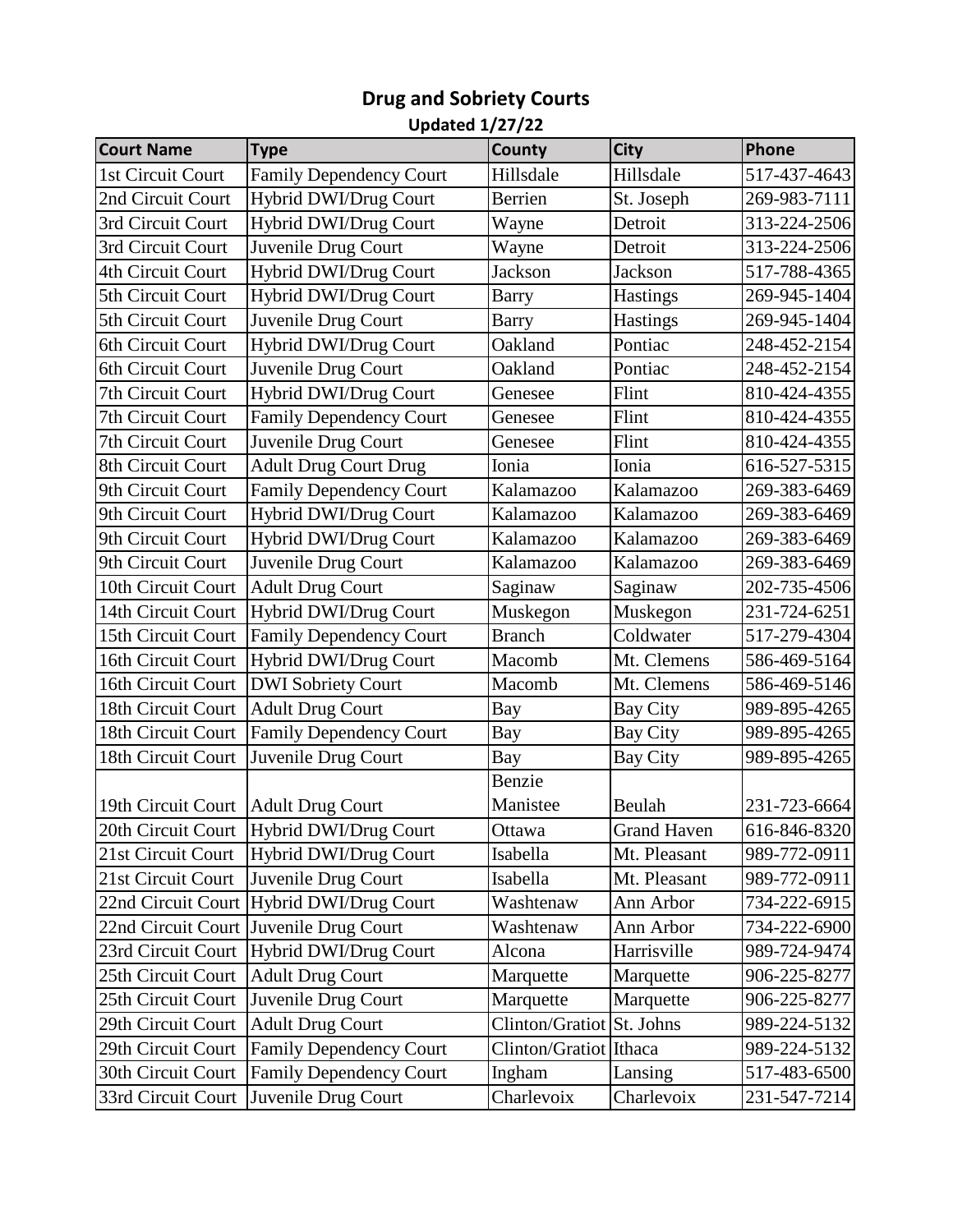|                          |                                           | Kalkaska           |                      |              |
|--------------------------|-------------------------------------------|--------------------|----------------------|--------------|
|                          |                                           | Missaukee          |                      |              |
|                          |                                           | Ogemaw             |                      |              |
|                          |                                           | Roscommon          |                      |              |
| 34th Circuit Court       | <b>DWI</b> Sobriety Court                 | Wexford            | Roscommon            | 989-348-2841 |
| 35th Circuit Court       | Hybrid DWI/Drug Court                     | Shiawassee         | Corunna              | 989-743-2239 |
| 36th Circuit Court       | <b>DWI Sobriety Court</b>                 | Van Buren          | Paw Paw              | 269-657-8200 |
| 36th Circuit Court       | Hybrid DWI/Drug Court                     | Van Buren          | Paw Paw              | 269-657-8200 |
| 36th Circuit Court       | <b>Family Dependency Court</b>            | VanBuren           | Paw Paw              | 269-657-8200 |
| 37th Circuit Court       | Hybrid DWI/Drug Court                     | Calhoun            | <b>Battle Creek</b>  | 269-969-6530 |
| 39th Circuit Court       | Hybrid DWI/Drug Court                     | Lenawee            | Adrian               | 517-264-4597 |
| 41st Circuit Court       | Hybrid DWI/Drug Court                     | Iron               | <b>Crystal Falls</b> | 906-875-0117 |
| 42nd Circuit Court       | <b>Adult Drug Court</b>                   | Midland            | Midland              | 989-832-6864 |
| 43rd Circuit Court       | <b>Family Dependency Court</b>            | Cass               | Cassopolis           | 269-445-4412 |
| 44th Circuit Court       | Hybrid DWI/Drug Court                     | Livingston         | Howell               | 517-540-7789 |
| 44th Circuit Court       | Juvenile Drug Court                       | Livingston         | Howell               | 517-540-7789 |
| 45th Circuit Court       | <b>Adult Drug Court</b>                   | St. Joseph         | Centreville          | 269-467-5500 |
| 50th Circuit Court       | Hybrid DWI/Drug Court                     | Chippewa           | Sault Ste. Marie     | 906-635-6338 |
| 53rd Circuit Court       | Hybrid DWI/Drug Court                     | Cheboygan          | Cheboygan            | 231-627-8818 |
|                          |                                           | Tuscola*           |                      |              |
|                          |                                           | Sanilac            |                      |              |
|                          |                                           |                    |                      |              |
| 54th Circuit Court       | <b>DWI</b> Sobriety Court                 | Huron              | Caro                 | 989-673-3330 |
| 56th Circuit Court       | <b>DWI Sobriety Court</b>                 | Eaton              | Charlotte            | 517-543-2999 |
| 56th Circuit Court       | <b>Adult Drug Court</b>                   | Eaton              | Charlotte            | 517-543-2999 |
| 57th Circuit Court       | Juvenile Drug Court                       | Emmet              | Petoskey             | 231-348-1748 |
| 2A District Court        | <b>DWI</b> Sobriety Court                 | Lenawee            | Hillsdale            | 517-437-7329 |
| 2B District Court        | Hybrid DWI/Drug Court                     | Hillsdale          | Hillsdale            | 517-437-7329 |
| <b>3B District Court</b> | <b>DWI Sobriety Court</b>                 |                    | Centreville          | 269-467-5500 |
| 4th District Court       | Hybrid DWI/Drug Court                     | St. Joseph<br>Cass | Cassopolis           | 269-445-4412 |
| 8th District Court       | <b>DWI</b> Sobriety Court                 | Kalamazoo          | Kalamazoo            | 269-384-8171 |
| 10th District Court      | Hybrid DWI/Drug Court                     | Calhoun            | <b>Battle Creek</b>  | 269-969-6726 |
| 14B District Court       | Hybrid DWI/Drug Court                     | Washtenaw          | Ypsilanti            | 734-483-1333 |
|                          | 15th District Court Hybrid DWI/Drug Court | Washtenaw          | Ann Arbor            | 734-794-6764 |
|                          | 16th District Court Hybrid DWI/Drug Court | Wayne              | Livonia              | 734-466-2550 |
|                          | 18th District Court DWI Sobriety Court    | Wayne              | Westland             | 734-595-8720 |
|                          | 19th District Court DWI Sobriety Court    | Wayne              | Dearborn             | 313-943-2060 |
|                          | 23rd District Court Hybrid DWI/Drug Court | Wayne*             | Taylor               | 734-374-1334 |
|                          | 25th District Court Hybrid DWI/Drug Court | Wayne              | <b>Lincoln Park</b>  | 313-827-6050 |
|                          | 33rd District Court Hybrid DWI/Drug Court | Wayne              | Woodhaven            | 734-671-0201 |
|                          | 34th District Court DWI Sobriety Court    | Wayne              | Romulus              | 734-941-4462 |
|                          | 35th District Court DWI Sobriety Court    | Wayne              | Plymouth             | 734-459-4749 |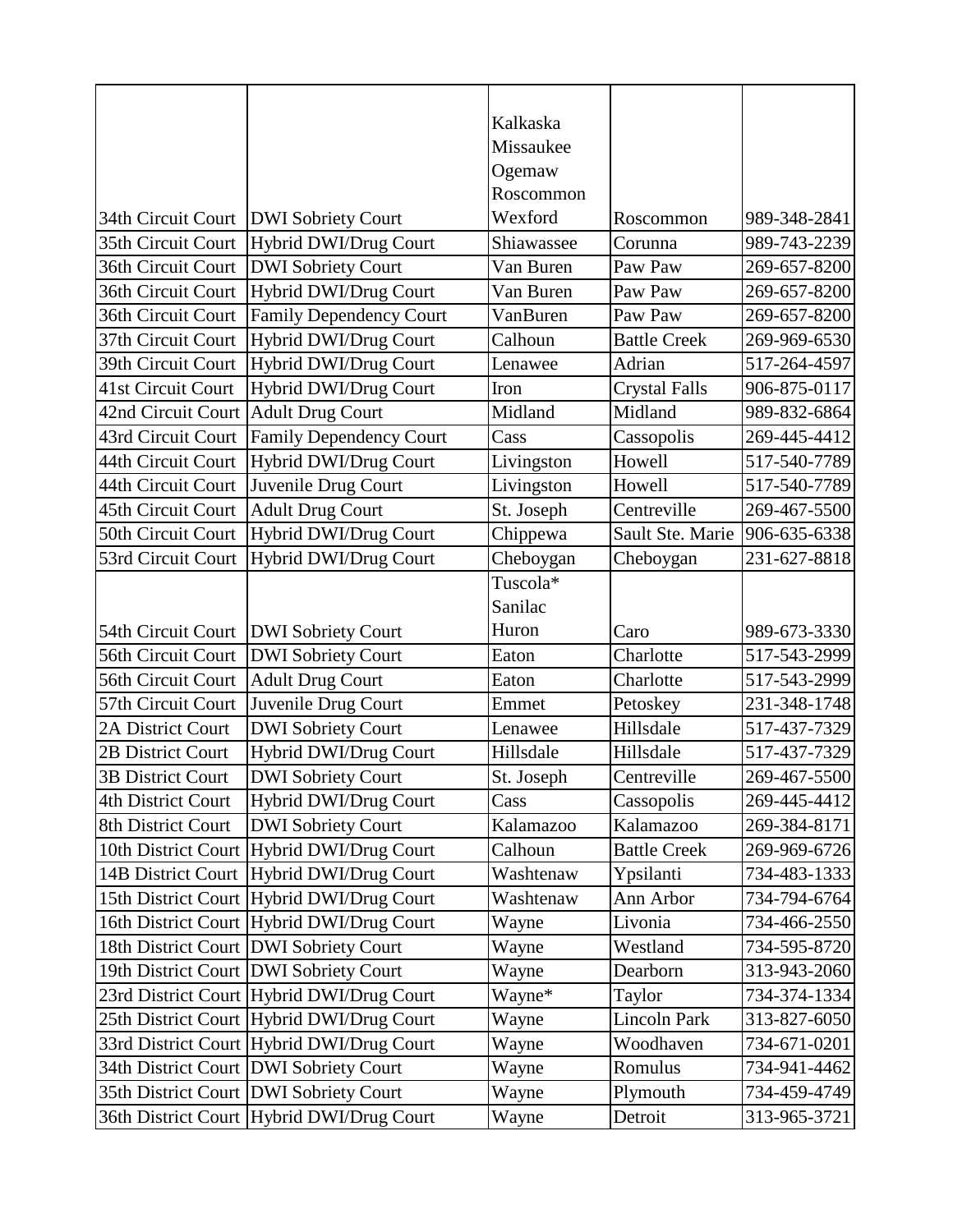|                                       | 37th District Court Hybrid DWI/Drug Court | Macomb       | Warren                        | 586-574-4900 |
|---------------------------------------|-------------------------------------------|--------------|-------------------------------|--------------|
|                                       | 39th District Court DWI Sobriety Court    | Macomb       | Roseville                     | 586-447-4408 |
|                                       | 40th District Court Hybrid DWI/Drug Court | Macomb       | <b>St. Clair Shores</b>       | 586-445-5280 |
|                                       | 41B District Court Hybrid DWI/Drug Court  | Macomb       | Clinton Twp.                  | 586-469-9300 |
|                                       | 41B District Court   DWI Sobriety Court   | Macomb       | Clinton Twp.                  | 586-469-9300 |
|                                       | 42-1 District Court DWI Sobriety Court    | Macomb       | Romeo                         | 586-752-9679 |
|                                       | 43-2 District Court   DWI Sobriety Court  | Oakland      | Ferndale                      | 248-547-8700 |
|                                       | 44th District Court Hybrid DWI/Drug Court | Oakland      | Royal Oak                     | 248-246-3600 |
|                                       | 47th District Court DWI Sobriety Court    | Oakland      | Farmington Hills 248-871-2950 |              |
|                                       | 48th District Court   DWI Sobriety Court  | Oakland      | Bloomfield Hills 248-647-1141 |              |
|                                       | 51st District Court Hybrid DWI/Drug Court | Oakland      | Waterford                     | 248-674-4655 |
|                                       | 52-1 District Court Hybrid DWI/Drug Court | Oakland      | Novi                          | 248-305-6144 |
|                                       | 52-1 District Court Hybrid DWI/Drug Court | Oakland      | Novi                          | 248-305-6144 |
|                                       | 52-2 District Court DWI Sobriety Court    | Oakland      | Clarkston                     | 248-625-4888 |
|                                       | 52-3 District Court DWI Sobriety Court    | Oakland      | <b>Rochester Hills</b>        | 248-853-5553 |
|                                       | 52-4 District Court Hybrid DWI/Drug Court | Oakland      | <b>Troy</b>                   | 248-528-0400 |
|                                       | 54A District Court   DWI Sobriety Court   | Ingham       | Lansing                       | 517-483-4418 |
|                                       | 54B District Court Hybrid DWI/Drug Court  | Ingham       | <b>East Lansing</b>           | 517-351-7000 |
|                                       | 54B District Court Hybrid DWI/Drug Court  | Ingham       | <b>East Lansing</b>           | 517-351-7000 |
|                                       | 55th District Court DWI Sobriety Court    | Ingham       | Mason                         | 517-676-8400 |
|                                       | 56A District Court Hybrid DWI/Drug Court  | Eaton        | Charlotte                     | 517-543-7500 |
| 56B District Court                    | <b>DWI</b> Sobriety Court                 | <b>Barry</b> | Hasatings                     | 269-945-1404 |
|                                       | 57th District Court   DWI Sobriety Court  | Allegan      | Allegan                       | 269-673-0400 |
|                                       | 58th District Court Hybrid DWI/Drug Court | Ottawa       | Holland                       | 616-392-6991 |
|                                       | 60th District Court DWI Sobriety Court    | Muskegon     | Muskegon                      | 231-724-6283 |
| <b>61st District Court</b>            | Hybrid DWI/Drug Court                     | Kent         | <b>Grand Rapids</b>           | 616-632-5650 |
| 62B District Court                    | Hybrid DWI/Drug Court                     | Kent*        | Kentwood                      | 616-698-9310 |
| <b>64A District Court</b>             | <b>DWI Sobriety Court</b>                 | Ionia        | Ionia                         | 616-527-5344 |
|                                       |                                           | Gratiot*     |                               |              |
|                                       |                                           | Montcalm     |                               |              |
|                                       | 65B District Court   DWI Sobriety Court   | Clinton      | Ithaca                        | 989-875-5240 |
|                                       | 67th District Court Hybrid DWI/Drug Court | Genesee      | Flint                         | 810-257-3170 |
|                                       | 70th District Court DWI Sobriety Court    | Saginaw      | Saginaw                       | 989-790-5363 |
| 71A District Court Adult Drug Court   |                                           | Lapeer       | Lapeer                        | 810-245-4843 |
|                                       | 72nd District Court Hybrid DWI/Drug Court | St. Clair    | Port Huron                    | 810-985-2072 |
|                                       |                                           | Huron*       |                               |              |
| 73B District Court   Adult Drug Court |                                           | Tuscola      | <b>Bad Axe</b>                | 989-269-7988 |
|                                       | 74th District Court DWI Sobriety Court    | Bay          | <b>Bay City</b>               | 989-895-4265 |
|                                       |                                           | Mecosta*     |                               |              |
|                                       |                                           | Lake         |                               |              |
|                                       |                                           | Newago       |                               |              |
|                                       | 77th District Court Hybrid DWI/Drug Court | Osceola      | <b>Big Rapids</b>             | 231-592-9252 |
|                                       | 80th District Court Hybrid DWI/Drug Court | Clare        | Harrison                      | 989-802-9620 |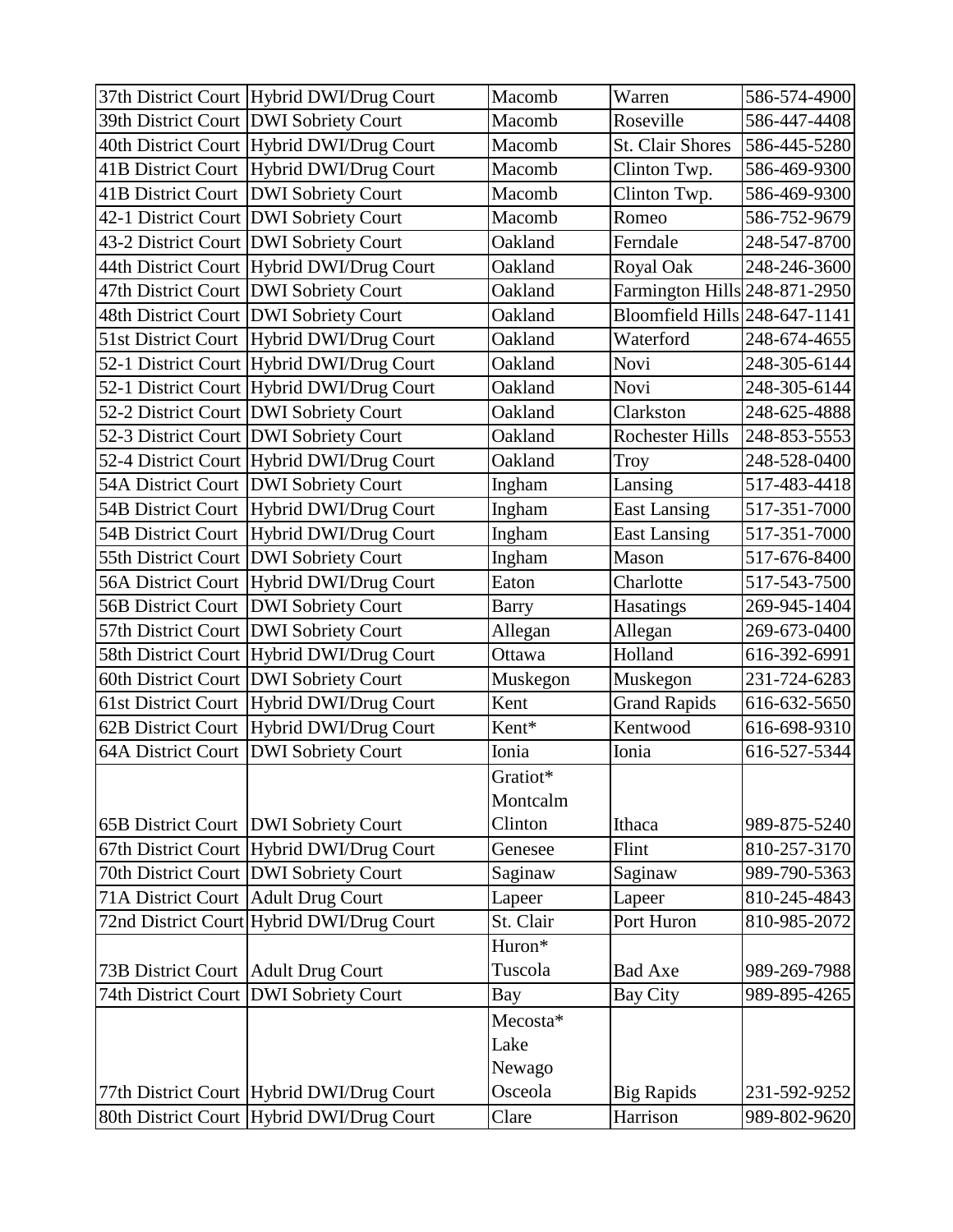| Manistee<br>85th District Court DWI Sobriety Court<br>Manistee<br>86th District Court Hybrid DWI/Drug Court<br><b>Grand Traverse Traverse City</b><br>86th District Court Adult Drug Court<br><b>Grand Traverse Traverse City</b><br>87A District Court Hybrid DWI/Drug Court<br>Gaylord<br>Otsego<br>88th District Court Hybrid DWI/Drug Court<br>Alpena<br>Alpena<br>89th District Court   DWI Sobriety Court<br>Cheboygan<br>Cheboygan<br>90th District Court DWI Sobriety Court<br>Petoskey<br>Emmet<br>90th District Court   DWI Sobriety Court<br>Charlevoix<br>Charlevoix<br>91st District Court Hybrid DWI/Drug Court<br>Sault Ste. Marie<br>Chippewa<br>92nd District Court DWI Sobriety Court<br>Newberry<br>Luce<br>Alger<br>Schoolcraft<br>93rd District Court Hybrid DWI/Drug Court<br>Manistique<br>94th District Court Hybrid DWI/Drug Court<br>Escanaba<br>Delta<br>95B District Court Hybrid DWI/Drug Court<br>Dickinson<br>Iron Mountain<br><b>DWI</b> Sobriety Court<br><b>Crystal Falls</b><br>95B District Court<br>Iron<br><b>DWI</b> Sobriety Court<br>Marquette<br>96th District Court<br>Marquette<br>Houghton*<br>Baraga<br>Gogebic<br>Keeweenaw<br>97th District Court Hybrid DWI/Drug Court<br>Ontonagan<br>Houghton<br><b>Bay Mills Healing</b><br>to Wellness<br>Program<br><b>Tribal Court</b><br><b>Brimley</b><br>Chippewa<br><b>Grand Traverse</b><br><b>Band of Ottawa</b><br>and Chippewa<br>Indians<br><b>Tribal Court</b><br>Leelanau<br>Peshawbestown | 231-723-5010<br>231-922-4580<br>231-922-4580<br>989-731-0201<br>989-354-9681<br>231-627-8842<br>231-348-1750<br>231-547-7227<br>906-635-6320<br>906-293-5531<br>906-341-3630<br>906-789-5106<br>906-774-0506<br>906-875-0625 |
|----------------------------------------------------------------------------------------------------------------------------------------------------------------------------------------------------------------------------------------------------------------------------------------------------------------------------------------------------------------------------------------------------------------------------------------------------------------------------------------------------------------------------------------------------------------------------------------------------------------------------------------------------------------------------------------------------------------------------------------------------------------------------------------------------------------------------------------------------------------------------------------------------------------------------------------------------------------------------------------------------------------------------------------------------------------------------------------------------------------------------------------------------------------------------------------------------------------------------------------------------------------------------------------------------------------------------------------------------------------------------------------------------------------------------------------------------------------------------------------------|------------------------------------------------------------------------------------------------------------------------------------------------------------------------------------------------------------------------------|
|                                                                                                                                                                                                                                                                                                                                                                                                                                                                                                                                                                                                                                                                                                                                                                                                                                                                                                                                                                                                                                                                                                                                                                                                                                                                                                                                                                                                                                                                                              |                                                                                                                                                                                                                              |
|                                                                                                                                                                                                                                                                                                                                                                                                                                                                                                                                                                                                                                                                                                                                                                                                                                                                                                                                                                                                                                                                                                                                                                                                                                                                                                                                                                                                                                                                                              |                                                                                                                                                                                                                              |
|                                                                                                                                                                                                                                                                                                                                                                                                                                                                                                                                                                                                                                                                                                                                                                                                                                                                                                                                                                                                                                                                                                                                                                                                                                                                                                                                                                                                                                                                                              |                                                                                                                                                                                                                              |
|                                                                                                                                                                                                                                                                                                                                                                                                                                                                                                                                                                                                                                                                                                                                                                                                                                                                                                                                                                                                                                                                                                                                                                                                                                                                                                                                                                                                                                                                                              |                                                                                                                                                                                                                              |
|                                                                                                                                                                                                                                                                                                                                                                                                                                                                                                                                                                                                                                                                                                                                                                                                                                                                                                                                                                                                                                                                                                                                                                                                                                                                                                                                                                                                                                                                                              |                                                                                                                                                                                                                              |
|                                                                                                                                                                                                                                                                                                                                                                                                                                                                                                                                                                                                                                                                                                                                                                                                                                                                                                                                                                                                                                                                                                                                                                                                                                                                                                                                                                                                                                                                                              |                                                                                                                                                                                                                              |
|                                                                                                                                                                                                                                                                                                                                                                                                                                                                                                                                                                                                                                                                                                                                                                                                                                                                                                                                                                                                                                                                                                                                                                                                                                                                                                                                                                                                                                                                                              |                                                                                                                                                                                                                              |
|                                                                                                                                                                                                                                                                                                                                                                                                                                                                                                                                                                                                                                                                                                                                                                                                                                                                                                                                                                                                                                                                                                                                                                                                                                                                                                                                                                                                                                                                                              |                                                                                                                                                                                                                              |
|                                                                                                                                                                                                                                                                                                                                                                                                                                                                                                                                                                                                                                                                                                                                                                                                                                                                                                                                                                                                                                                                                                                                                                                                                                                                                                                                                                                                                                                                                              |                                                                                                                                                                                                                              |
|                                                                                                                                                                                                                                                                                                                                                                                                                                                                                                                                                                                                                                                                                                                                                                                                                                                                                                                                                                                                                                                                                                                                                                                                                                                                                                                                                                                                                                                                                              |                                                                                                                                                                                                                              |
|                                                                                                                                                                                                                                                                                                                                                                                                                                                                                                                                                                                                                                                                                                                                                                                                                                                                                                                                                                                                                                                                                                                                                                                                                                                                                                                                                                                                                                                                                              |                                                                                                                                                                                                                              |
|                                                                                                                                                                                                                                                                                                                                                                                                                                                                                                                                                                                                                                                                                                                                                                                                                                                                                                                                                                                                                                                                                                                                                                                                                                                                                                                                                                                                                                                                                              |                                                                                                                                                                                                                              |
|                                                                                                                                                                                                                                                                                                                                                                                                                                                                                                                                                                                                                                                                                                                                                                                                                                                                                                                                                                                                                                                                                                                                                                                                                                                                                                                                                                                                                                                                                              |                                                                                                                                                                                                                              |
|                                                                                                                                                                                                                                                                                                                                                                                                                                                                                                                                                                                                                                                                                                                                                                                                                                                                                                                                                                                                                                                                                                                                                                                                                                                                                                                                                                                                                                                                                              |                                                                                                                                                                                                                              |
|                                                                                                                                                                                                                                                                                                                                                                                                                                                                                                                                                                                                                                                                                                                                                                                                                                                                                                                                                                                                                                                                                                                                                                                                                                                                                                                                                                                                                                                                                              |                                                                                                                                                                                                                              |
|                                                                                                                                                                                                                                                                                                                                                                                                                                                                                                                                                                                                                                                                                                                                                                                                                                                                                                                                                                                                                                                                                                                                                                                                                                                                                                                                                                                                                                                                                              | 906-225-8240                                                                                                                                                                                                                 |
|                                                                                                                                                                                                                                                                                                                                                                                                                                                                                                                                                                                                                                                                                                                                                                                                                                                                                                                                                                                                                                                                                                                                                                                                                                                                                                                                                                                                                                                                                              |                                                                                                                                                                                                                              |
|                                                                                                                                                                                                                                                                                                                                                                                                                                                                                                                                                                                                                                                                                                                                                                                                                                                                                                                                                                                                                                                                                                                                                                                                                                                                                                                                                                                                                                                                                              |                                                                                                                                                                                                                              |
|                                                                                                                                                                                                                                                                                                                                                                                                                                                                                                                                                                                                                                                                                                                                                                                                                                                                                                                                                                                                                                                                                                                                                                                                                                                                                                                                                                                                                                                                                              |                                                                                                                                                                                                                              |
|                                                                                                                                                                                                                                                                                                                                                                                                                                                                                                                                                                                                                                                                                                                                                                                                                                                                                                                                                                                                                                                                                                                                                                                                                                                                                                                                                                                                                                                                                              |                                                                                                                                                                                                                              |
|                                                                                                                                                                                                                                                                                                                                                                                                                                                                                                                                                                                                                                                                                                                                                                                                                                                                                                                                                                                                                                                                                                                                                                                                                                                                                                                                                                                                                                                                                              | 906-482-4980                                                                                                                                                                                                                 |
|                                                                                                                                                                                                                                                                                                                                                                                                                                                                                                                                                                                                                                                                                                                                                                                                                                                                                                                                                                                                                                                                                                                                                                                                                                                                                                                                                                                                                                                                                              |                                                                                                                                                                                                                              |
|                                                                                                                                                                                                                                                                                                                                                                                                                                                                                                                                                                                                                                                                                                                                                                                                                                                                                                                                                                                                                                                                                                                                                                                                                                                                                                                                                                                                                                                                                              |                                                                                                                                                                                                                              |
|                                                                                                                                                                                                                                                                                                                                                                                                                                                                                                                                                                                                                                                                                                                                                                                                                                                                                                                                                                                                                                                                                                                                                                                                                                                                                                                                                                                                                                                                                              | 906-248-3241                                                                                                                                                                                                                 |
|                                                                                                                                                                                                                                                                                                                                                                                                                                                                                                                                                                                                                                                                                                                                                                                                                                                                                                                                                                                                                                                                                                                                                                                                                                                                                                                                                                                                                                                                                              |                                                                                                                                                                                                                              |
|                                                                                                                                                                                                                                                                                                                                                                                                                                                                                                                                                                                                                                                                                                                                                                                                                                                                                                                                                                                                                                                                                                                                                                                                                                                                                                                                                                                                                                                                                              |                                                                                                                                                                                                                              |
|                                                                                                                                                                                                                                                                                                                                                                                                                                                                                                                                                                                                                                                                                                                                                                                                                                                                                                                                                                                                                                                                                                                                                                                                                                                                                                                                                                                                                                                                                              |                                                                                                                                                                                                                              |
|                                                                                                                                                                                                                                                                                                                                                                                                                                                                                                                                                                                                                                                                                                                                                                                                                                                                                                                                                                                                                                                                                                                                                                                                                                                                                                                                                                                                                                                                                              | 231-534-7050                                                                                                                                                                                                                 |
| <b>Grand Traverse</b>                                                                                                                                                                                                                                                                                                                                                                                                                                                                                                                                                                                                                                                                                                                                                                                                                                                                                                                                                                                                                                                                                                                                                                                                                                                                                                                                                                                                                                                                        |                                                                                                                                                                                                                              |
| <b>Band of Ottawa</b>                                                                                                                                                                                                                                                                                                                                                                                                                                                                                                                                                                                                                                                                                                                                                                                                                                                                                                                                                                                                                                                                                                                                                                                                                                                                                                                                                                                                                                                                        |                                                                                                                                                                                                                              |
| and Chippewa                                                                                                                                                                                                                                                                                                                                                                                                                                                                                                                                                                                                                                                                                                                                                                                                                                                                                                                                                                                                                                                                                                                                                                                                                                                                                                                                                                                                                                                                                 |                                                                                                                                                                                                                              |
| Indians<br><b>Tribal Court</b><br>Leelanau<br>Peshawbestown                                                                                                                                                                                                                                                                                                                                                                                                                                                                                                                                                                                                                                                                                                                                                                                                                                                                                                                                                                                                                                                                                                                                                                                                                                                                                                                                                                                                                                  | 231-534-7050                                                                                                                                                                                                                 |
| Keweenaw Bay                                                                                                                                                                                                                                                                                                                                                                                                                                                                                                                                                                                                                                                                                                                                                                                                                                                                                                                                                                                                                                                                                                                                                                                                                                                                                                                                                                                                                                                                                 |                                                                                                                                                                                                                              |
| Community<br><b>Tribal Court</b><br><b>Baraga</b><br>Baraga                                                                                                                                                                                                                                                                                                                                                                                                                                                                                                                                                                                                                                                                                                                                                                                                                                                                                                                                                                                                                                                                                                                                                                                                                                                                                                                                                                                                                                  | 906-353-8124                                                                                                                                                                                                                 |
| Little Traverse Bay                                                                                                                                                                                                                                                                                                                                                                                                                                                                                                                                                                                                                                                                                                                                                                                                                                                                                                                                                                                                                                                                                                                                                                                                                                                                                                                                                                                                                                                                          |                                                                                                                                                                                                                              |
| <b>Bands of Odawa</b>                                                                                                                                                                                                                                                                                                                                                                                                                                                                                                                                                                                                                                                                                                                                                                                                                                                                                                                                                                                                                                                                                                                                                                                                                                                                                                                                                                                                                                                                        |                                                                                                                                                                                                                              |
| Indians<br><b>Tribal Court</b><br><b>Harbor Springs</b><br>Emmet                                                                                                                                                                                                                                                                                                                                                                                                                                                                                                                                                                                                                                                                                                                                                                                                                                                                                                                                                                                                                                                                                                                                                                                                                                                                                                                                                                                                                             |                                                                                                                                                                                                                              |
| Little Traverse Bay                                                                                                                                                                                                                                                                                                                                                                                                                                                                                                                                                                                                                                                                                                                                                                                                                                                                                                                                                                                                                                                                                                                                                                                                                                                                                                                                                                                                                                                                          | 231-242-1461                                                                                                                                                                                                                 |
| <b>Bands of Odawa</b>                                                                                                                                                                                                                                                                                                                                                                                                                                                                                                                                                                                                                                                                                                                                                                                                                                                                                                                                                                                                                                                                                                                                                                                                                                                                                                                                                                                                                                                                        |                                                                                                                                                                                                                              |
| Indians<br><b>Tribal Court</b><br><b>Harbor Springs</b><br>Emmet                                                                                                                                                                                                                                                                                                                                                                                                                                                                                                                                                                                                                                                                                                                                                                                                                                                                                                                                                                                                                                                                                                                                                                                                                                                                                                                                                                                                                             |                                                                                                                                                                                                                              |
| Saginaw Chippewa                                                                                                                                                                                                                                                                                                                                                                                                                                                                                                                                                                                                                                                                                                                                                                                                                                                                                                                                                                                                                                                                                                                                                                                                                                                                                                                                                                                                                                                                             | 231-242-1461                                                                                                                                                                                                                 |
| <b>Indian Tribe</b><br>Isabella<br><b>Tribal Court</b><br>Mt. Pleasant<br>989-775-4800                                                                                                                                                                                                                                                                                                                                                                                                                                                                                                                                                                                                                                                                                                                                                                                                                                                                                                                                                                                                                                                                                                                                                                                                                                                                                                                                                                                                       |                                                                                                                                                                                                                              |